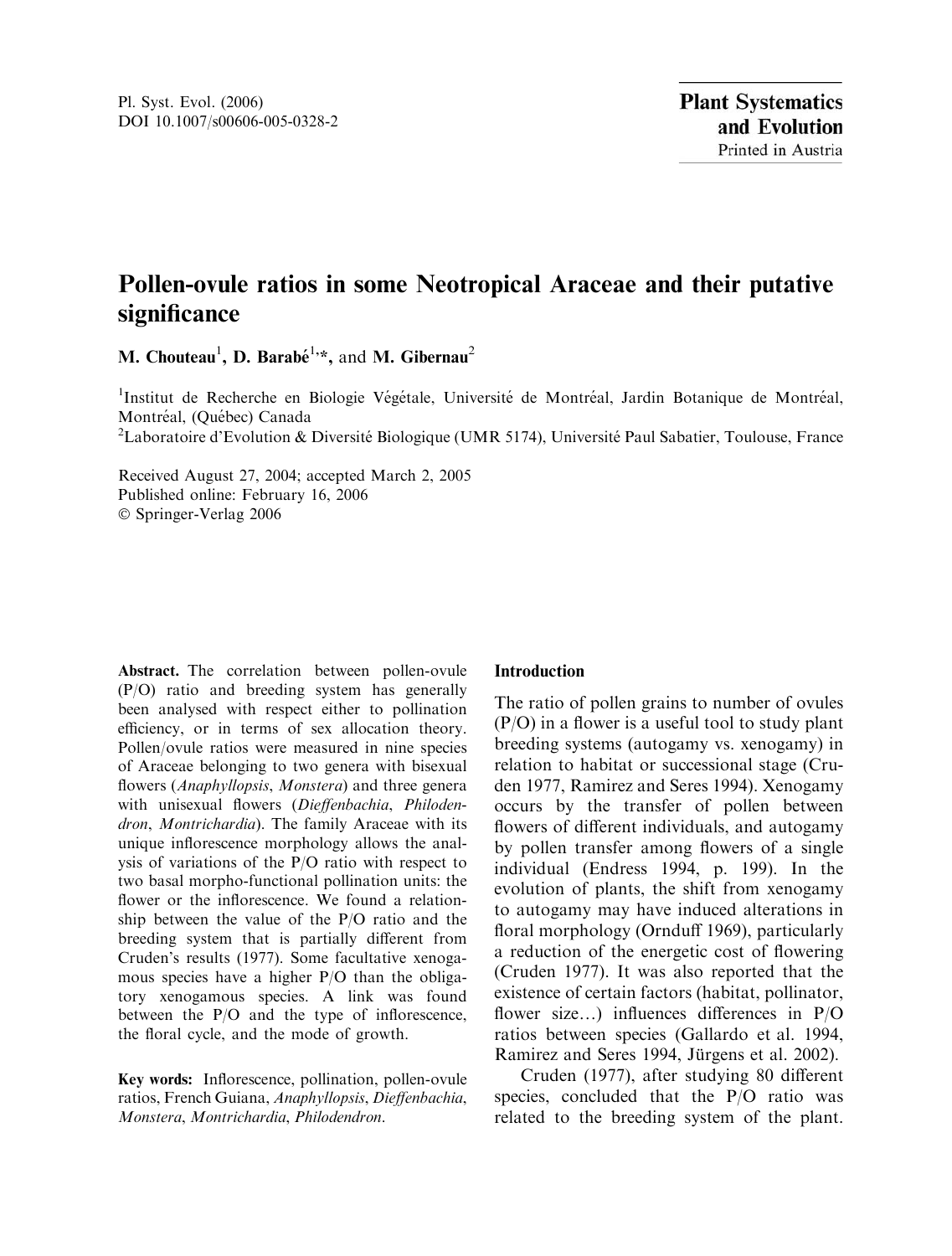The higher the degree of autogamy, the lower the P/O will be. This relationship was based on the assumption that the P/O ratio reflects the efficiency of pollination. ''The more efficient the transfer of pollen is, the lower the P/O ratio should be'' (Cruden 1977, 2000). A number of studies have now more or less confirmed the validity of the P/O ratio as an indicator of the breeding system (McDade 1985, Gallardo et al. 1994, Lopez et al. 1999, Cruden 2000, Wyatt et al. 2000, Jürgens et al. 2002).

Some studies have investigated the correlation between the P/O ratio and the morphology of the flower in Acanthaceae (McDade 1985), Asclepiadoideae-Apocynaceae (Wyatt et al. 2000), and Zingiberaceae (Wang et al. 2004), and between the P/O ratio and the floral reward for the pollinator such as nectar production, and the mechanism of pollen delivery in Fabaceae (Lopez et al. 1999). Other studies dealing with the correlation between the P/O ratio and pollen grain morphology were used to analyze variations in sex allocation between taxa of Fabaceae (Gallardo et al. 1994). Later, Jürgens et al. (2002) completed Cruden's data (1977) by correlating the P/O ratio of Caryophylloideae with the breeding system, type of pollination (diurnal, nocturnal), life form, style number, and sexual system in the context of the taxonomy of the species.

P/O ratio studies deal mainly with dicotyledonous taxa, and monocotyledonous species are poorly documented, particularly for families with spadiciform inflorescences (e.g. Araceae, Cyclanthaceae). Also, the analysis of P/O ratios was done mainly on temperate plants. Little is known about flowering plants growing in equatorial ecosystems. In that context, aroids of French Guiana are interesting for this type of study because they are plants found mainly in undisturbed habitats, they are long living, and they present a diversity of habits and types of flowers.

To date, the P/O ratio is only known for two Neotropical aroid species, namely Xanthosoma undipes and Dieffenbachia sp. (Ramirez and Seres 1994). In aroids, we find epiphytic, hemiepiphytic, geophytic as well as aquatic plants, and species pollinated by bees, beetles and flies (Gibernau 2003). This great diversity in habit, pollination ecology and floral characters allows to compare the  $P/O$ ratio between genera characterized by different morphologies and flowering cycles.

The Araceae family consists of about 105 genera and 3,300 species (Mayo et al. 1997). There are two main types of inflorescences: (1) those with only bisexual flowers represented in the genus Anthurium, and (2) those with unisexual flowers represented in the genus Philodendron. Inflorescences with bisexual flowers do not have any distinct morphological zones. The bisexual flowers generally consist of a whorl of stamens surrounding a pistil, with (e.g. Anthurium) or without (e.g. Monstera) a perianth (Mayo et al. 1997). On inflorescences of the Philodendron type, the female flowers are located in the lower portion and the male flowers in the upper portion. An intermediate zone of sterile male flowers is also present in certain genera (e.g. Caladium, Philodendron).

Given that inflorescences with bisexual flowers and unisexual flowers do not correspond to the same pollination mechanisms and functional morphology, one may expect to find a different P/O ratio in both types of inflorescence. To test this hypothesis we will compare the P/O ratio of genera with unisexual flowers (Dieffenbachia, Montrichardia, Philodendron) to genera with bisexual flowers (Anaphyllopsis, Monstera).

The inflorescences of Montrichardia and Philodendron have a 24-hour flowering cycle, beginning with the receptivity of the female flowers (first night) and ending with the release of pollen in the second night (Gibernau and Barabé 2000, 2002; Gibernau et al. 1999, 2000, 2003). These inflorescences are mainly pollinated by beetles of the genus Cyclocephala (Gibernau 2003) that are attracted to the inflorescence during the heating period of the spadix. Depending on the species, the spathe may play an important role in pollination mechanisms. For example, in the genus Philodendron, during the first night, attracted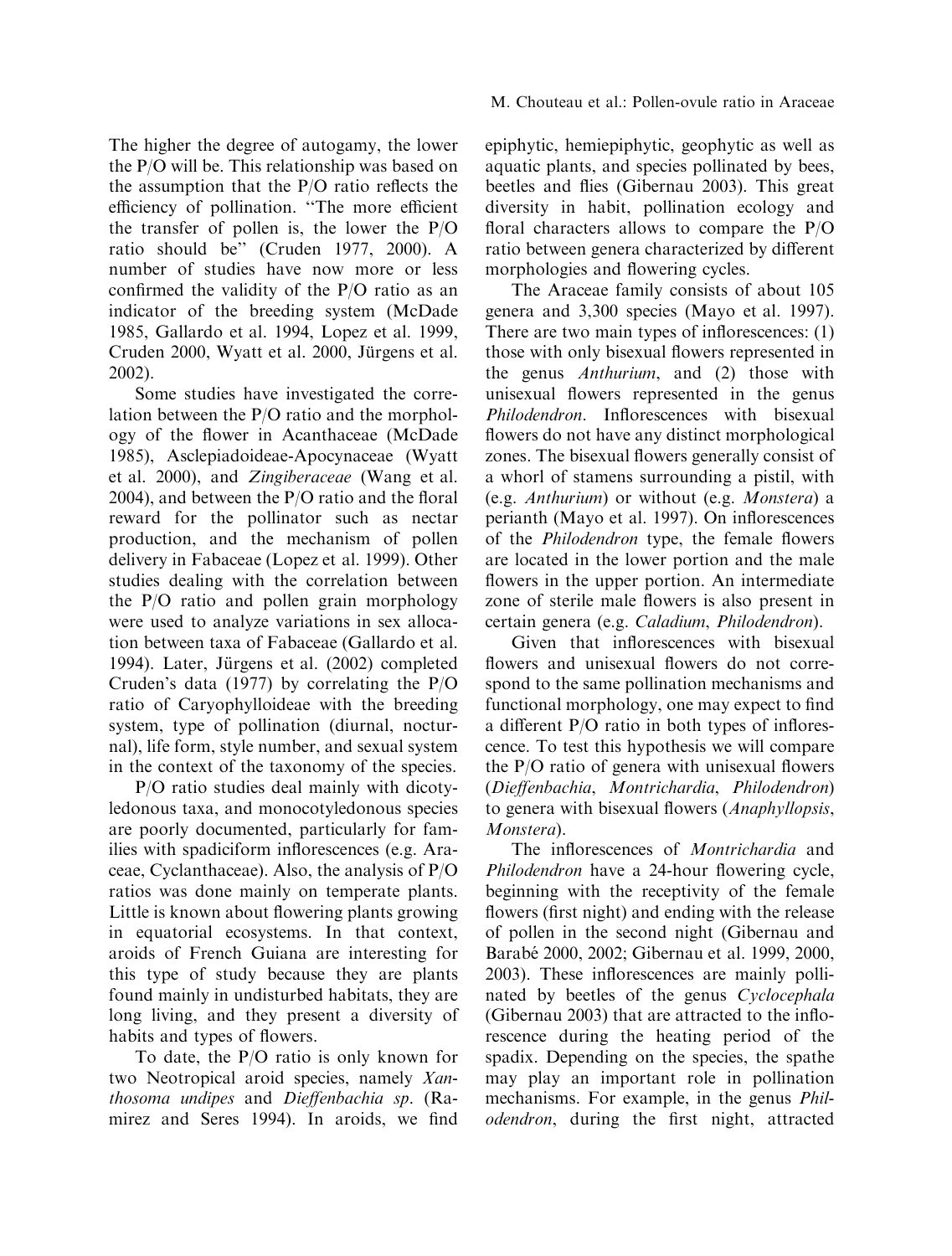M. Chouteau et al.: Pollen-ovule ratio in Araceae

beetles stay in the floral chamber, formed by the basal portion of the spathe, where they mate and pollinate the female flowers. During the following night, the beetles leave the spathe, and a resin is produced by the male portion of the spadix or the ventral side of the spathe, depending on the species. The resin, mixed with the pollen, will stick to the body of beetles that are leaving the inflorescence. Dieffenbachia has a flowering cycle similar to Philodendron (Beath 1999) but a cycle of 3 days has been reported in one species (Young 1986).

In the genus Anaphyllopsis, the flowering cycle can last a month (Chouteau et al. unpublished data) and the pollen is released progressively. In species with bisexual flowers, the spathe is generally open (e.g. Anthurium, Spathiphyllum), but can also have a very complex shape (e.g. spirally twisted apically, in Anaphyllopsis). However, the function of these complex structures in pollination is unknown. In the genus Monstera, contrary to Anaphyllopsis, the flowering cycle only lasts around one week and the release of pollen occurs simultaneously along the surface of the spadix (Chouteau et al. unpublished data). Species of Monstera are supposed to be pollinated by bees (Ramirez and Gomez 1978), whereas pollinators of Anaphyllopsis are still unknown.

In Araceae with unisexual flowers (e.g. Montrichardia, Philodendron) it makes sense to consider the P/O ratio at the inflorescence level, because it is the reproductive unit involved in pollination mechanisms (Gibernau et al. 1999, 2003). However, is there a difference between the flower level and the inflorescence level? In inflorescences with bisexual flowers it is obvious that the P/O ratio is the same at the flower level and the inflorescence level. However, is it also the case in inflorescences with unisexual flowers? If the inflorescence is the functional unit, we should find the same magnitude of P/O at the inflorescence level in closely related species presenting the same breeding system, independently of the P/O ratio at the flower level. To test this

hypothesis we will compare four xenogamous species of Philodendron pollinated by Cyclocephala.

In the general framework of the floral biology of the Araceae family, the main goals of this study on Neotropical species are : 1) to analyze the variation of the P/O ratio in relation to the basal morpho-functional pollination unit considered (flower or inflorescence); 2) to test if the P/O ratios in some genera of Araceae follow the general rule deduced by Cruden (1977, 2000); 3) to ascertain whether there is any relationship between the P/O ratio and the pollination system.

## Materials and methods

This study was conducted during the months of May to August 2003 in French Guiana (5°00'N, 53°00'W). The species of Araceae studied (Table 1) were sampled during their flowering period.

For species with unisexual flowers, inflorescences were collected during the first day of the flowering cycle, when the spathe is open but before the release of pollen. For each inflorescence, the

Table 1. Species studied, and Voucher specimen number

| <b>Species</b>                             | Voucher<br>(deposited at MT) |
|--------------------------------------------|------------------------------|
| Anaphyllopsis americana<br>(Engl.) A. Hay  | Barabé et al. 258            |
| Dieffenbachia seguine<br>(Jacq.) Schott    | Chouteau &<br>Lavallée 3     |
| <i>Monstera adansonii</i> Schott           | Chouteau &<br>Lavallée 5     |
| Montrichardia arborescens<br>$(L.)$ Schott | Barabé et al. 263            |
| Montrichardia linifera<br>(Arruda) Schott  | Chouteau &<br>Lavallée 4     |
| Philodendron acutatum<br>Schott            | No specimen                  |
| Philodendron melinonii<br>Brongn. ex Regel | Barabé et al. 261            |
| Philodendron pedatum<br>(Hook.) Kunth      | Barabé et al. 260            |
| Philodendron solimoesense<br>A. C. Sm.     | Barabé 42                    |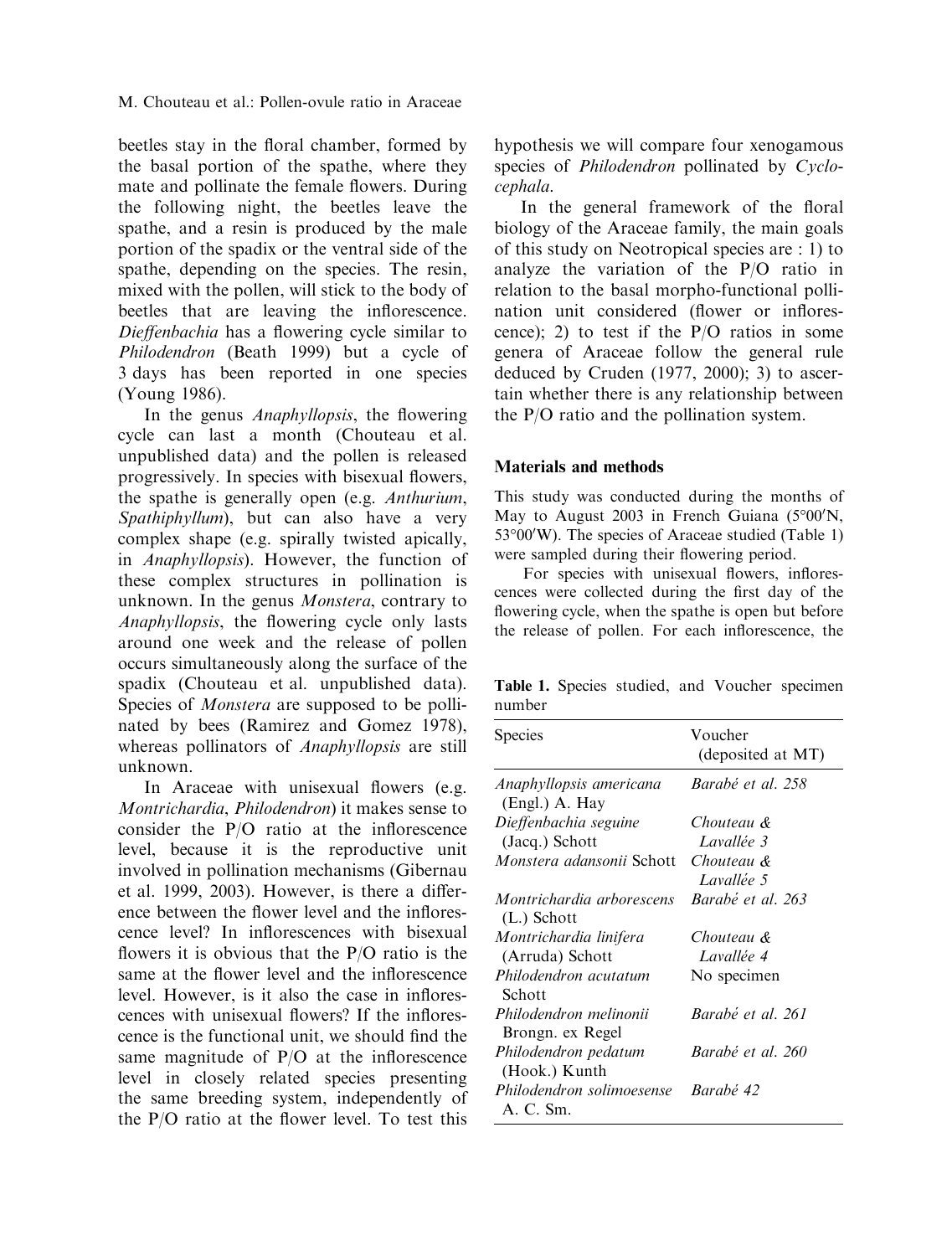| Species                   | Average number of<br>stamens per flower | Flower<br>sample | Source                  |
|---------------------------|-----------------------------------------|------------------|-------------------------|
| Anaphyllopsis americana   | $4 \pm 0$                               | $n = 40$         | This study              |
| Dieffenbachia seguine     | $4 \pm 0.37$                            | $n = 30$         | This study              |
| Monstera adansonii        | $4 \pm 0$                               | $n = 50$         | This study              |
| Montrichardia arborescens | $5.4 \pm 0.53$                          | $n = 40$         | This study              |
| Montrichardia linifera    | $5.4 \pm 0.42$                          | $n = 30$         | This study              |
| Philodendron solimoesense | $5 \pm 0$                               | $n = 5$          | Barabé and Lacroix 1999 |
| Philodendron pedatum      | $6 \pm 0.30$                            | $n = 20$         | Barabé et al. 2002      |
| Philodendron melinonii    | $4.64 \pm 0.12$                         | $n = 50$         | Barabé and Lacroix 2000 |
| Philodendron acutatum     | $4.76 \pm 0.60$                         | $n = 30$         | This study              |

**Table 2.** Number of stamens per flower. Mean  $\pm$  standard deviation

total number of female flowers was directly counted, and the total number of stamens was estimated. To estimate the number of stamens, a 5 mm slice was cut in the middle of the male zone and the number of stamens was counted on its entire surface. The total number of stamens was obtained by multiplying the number of stamens on the slice with the total length of the male zone and dividing by 5. The male zone was considered to be a cylinder and its height was measured with a digital calliper  $(\pm 0.01 \text{ mm})$ . The total number of male flowers was determined by dividing the total number of stamens on the inflorescence by the number of stamens per flower (Table 2).

For species with bisexual flowers, Anaphyllopsis inflorescences were collected on the first day of pollen release. In the case of Monstera, which has a short flowering cycle of approximately 7 days, the inflorescences were collected when the spathe had just opened. The total number of flowers was determined by counting all the flowers individually.

For both types of inflorescences, the number of ovules per flower was estimated by counting the number of locules of ten flowers and the number of ovules per locule for ten locules (Table 3). The diameter of 10 female flowers was measured with a digital calliper for each inflorescence collected  $(±0.01$  mm).

To estimate the number of pollen grains per stamen, 3 groups of 5 stamens were collected on inflorescences with unisexual flowers and 3 groups of 4 stamens on inflorescences with bisexual flowers. Each stamen was digested in 300 µl of 95% sulphuric acid, for 5 days at 24 °C. The solution was then homogenized, and  $1 \mu l$  was collected and placed carefully on a microscope slide. The number of pollen grains was counted for three independent replicates of  $1 \mu l$ . The total number of pollen grains per stamen was obtained by multiplying the mean of the triplicate count by 300 and dividing the result by the number of stamens used (5 for unisexual flowers and 4 for

| Species                   | Locules / flower | Ovules / locule |  |
|---------------------------|------------------|-----------------|--|
| Anaphyllopsis americana   | $1 \pm 0$        | $1 \pm 0$       |  |
| Monstera adansonii        | $2 \pm 0$        | $2 \pm 0$       |  |
| Dieffenbachia seguine     | $2.2 \pm 0.2$    | $1 \pm 0$       |  |
| Montrichardia arborescens | $1 \pm 0$        | $1 \pm 0$       |  |
| Montrichardia linifera    | $1 \pm 0$        | $1 \pm 0$       |  |
| Philodendron solimoesense | $33.2 \pm 4.2$   | $5.1 \pm 0.1$   |  |
| Philodendron pedatum      | $8.7 \pm 0.4$    | $3.9 \pm 0.2$   |  |
| Philodendron melinonii    | $5.1 \pm 0.2$    | $10.4 \pm 0.2$  |  |
| Philodendron acutatum     | $10.1 \pm 1.1$   | $7.7 \pm 1.3$   |  |

**Table 3.** Number of locules per flower and number of ovules per locule. Mean  $\pm$  standard deviation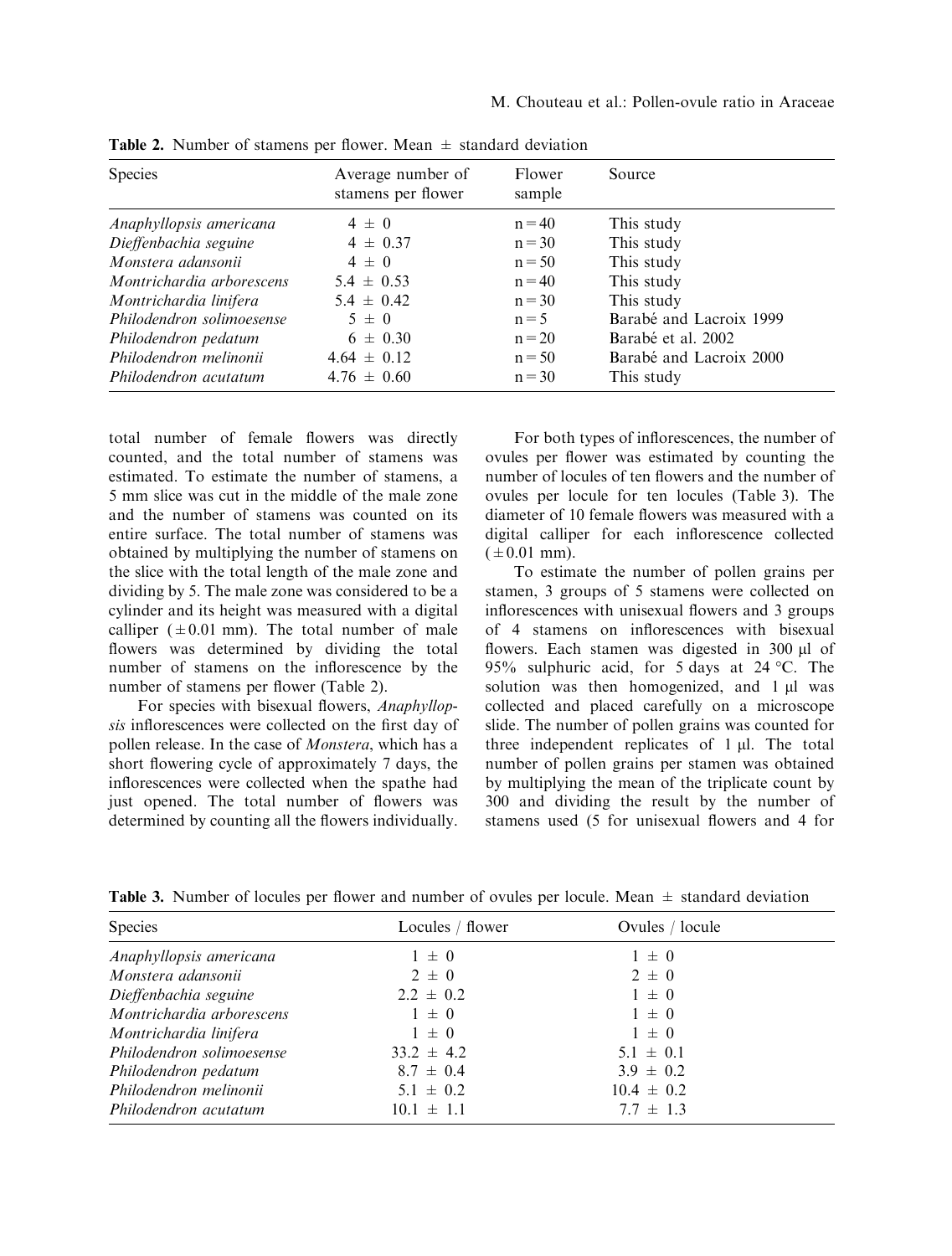bisexual flowers). The whole pollen count was done in triplicate for each inflorescence (3 X 5 or 4 stamens per inflorescence). Standard deviations were calculated by using the total number of the pollen count (generally  $n = 30$ ) of the same species.

Differences in floral sex ratio among taxa were analysed using a Kruskal-Wallis one way nonparametric analysis of variance (Systat 1998). When there are only two groups of values, the Mann-Whitney test, the nonparametric analog of the two-sample t test, is used (Systat 1998). In both cases, the significance of the statistics is tested by a Chi-square approximation (Systat 1998). The same statistical analyses were performed to test differences between taxa for the number of pollen grains per stamen and flower, and for the P/O ratios per flower and inflorescence. Mean comparisons among taxa (genera and species of Philodendron), were performed using a two-sample Kolmogorov-Smirnov test among pairs of groups (Systat 1998).

#### **Results**

Flower characters. The average number of stamens per male flower varies between 4 and 6 (Table 2). The lowest value (i.e. 4) is found in the two bisexual taxa (Anaphyllopsis and Monstera) and in Dieffenbachia seguine. The average number of stamens per flower is not consistent within the genus *Philodendron* (four species sampled) and ranges from 4.6 to 6 between species. The genus *Montrichardia* (two species sampled) appears to have a fixed average number of stamens per flower of 5.4 (Table 2).

The number of locules per female flower and the number of ovules per locule are highly variable among species (Table 3). The sampled species can be divided in two groups: the genus Philodendron with both high and variable numbers of locules and ovules and the other taxa (Dieffenbachia, Montrichardia, Anaphyllopsis and Monstera), which have constant and low numbers of locules and ovules (Table 3). In the latter taxa, the number of locules is one (in Montrichardia and Anaphyllopsis) or two (Dieffenbachia and Monstera). The same holds for the number of ovules per locule which is one, with the exception of Monstera, with two (Table 3). In contrast, in the genus Philodendron (four species studied), the number of locules varies on average from 5 to 33 with a corresponding variable number of ovules per locules ranging from 4 to 10.4 (Table 3).

By definition, the two species with bisexual flowers have a floral ratio of 1. Among species with unisexual flowers, only Philodendron pedatum has a comparable floral ratio (Table 4). For the other genera with unisexual flowers, the number of male flowers was 2.2 to 11.3 times higher than that of the female flowers (Table 4).

Number of pollen grains. When looking at variations between inflorescence types, two distinct groups can be recognized. The inflorescences with unisexual flowers have a pollen grain number per male flower that ranged from 9,789 to 29,845. In bisexual flowers this number ranges from 57,204 to 106,324 (Table 4). The numbers of pollen grains per stamen and flower are significantly greater for inflorescences with bisexual flowers than for species with unisexual flowers  $(\chi^2)$  = 45,  $p < 10^{-4}$ ;  $\chi^2_{1}$  = 44,  $p < 10^{-4}$  respectively). Among the two bisexual species, the number of pollen grains is significantly higher in Anaphyllopsis than in Monstera at both the stamen and the flower levels ( $\chi^2$ <sub>1</sub> = 11.6, p =  $7 \times 10^{-4}$  in both cases). The number of pollen grains is significantly different between the three unisexual genera (Table 4) at both the stamen and the flower level ( $\chi^2$ <sub>2</sub> = 17.6, p =  $2 \times 10^{-4}$ ;  $\chi^2$ <sub>2</sub> = 22.3, p <  $10^{-4}$  respectively). Mean comparisons indicate that the three unisexual genera are different ( $P=0.02$ ). Dieffenbachia produces significantly fewer pollen grains than Montrichardia, whose pollen production is in average lower than Philodendron. Significant differences in the number of pollen grains also exist among the four Philodendron species (Table 4) at both the stamen and the flower levels ( $\chi^2$ <sub>3</sub> = 20.7, p = 10<sup>-4</sup>;  $\chi^2$ <sub>3</sub> = 16.5,  $p = 9 \times 10^{-4}$  respectively). Mean comparisons indicate that three groups can be distinguished ( $P=0.03$ ): *Philodendron pedatum* produces significantly less pollen than both P. solimoesense and P. melinonii, while P. acutatum occupies an intermediate ranking.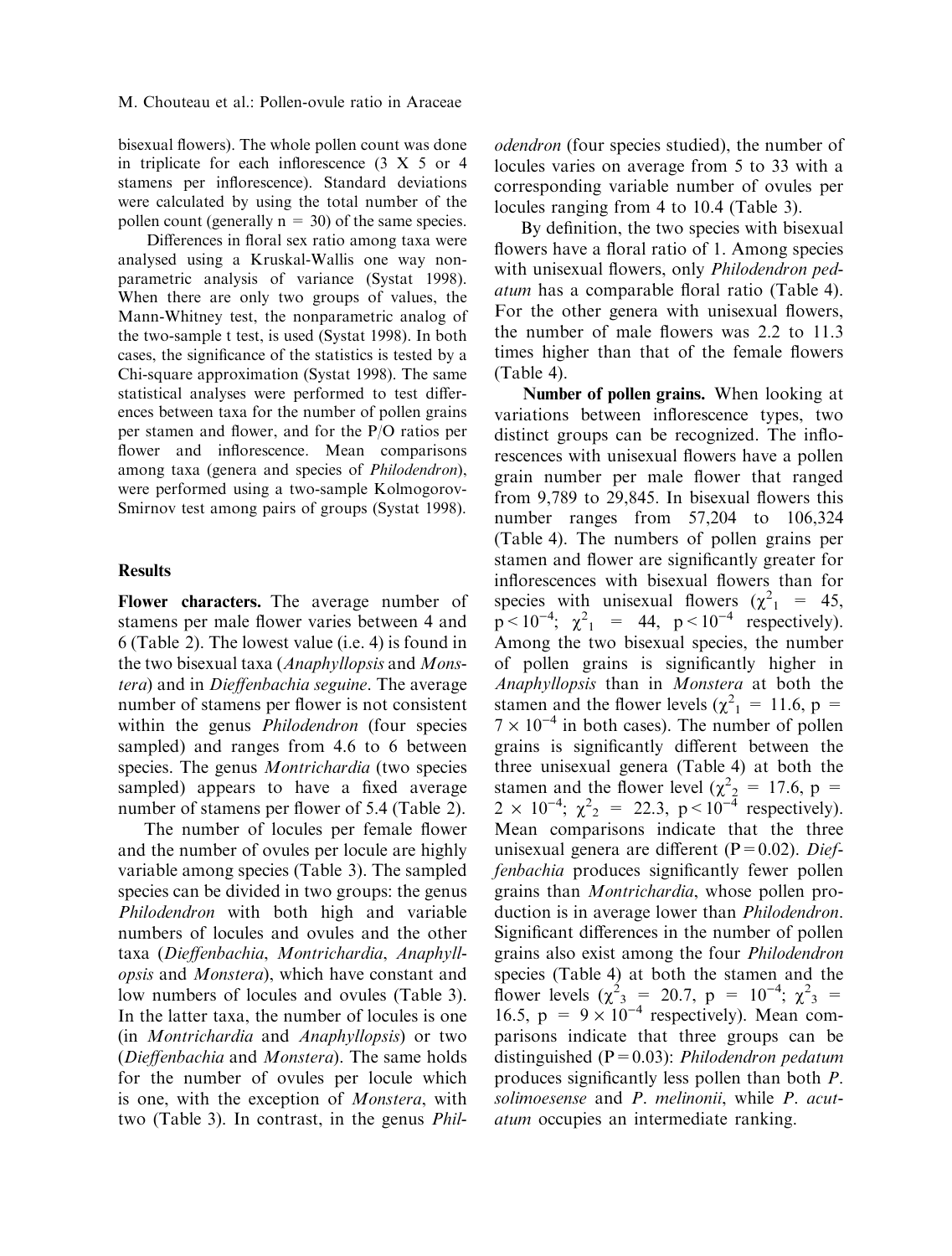|                                           |                 |                         | Mean $\pm$ standard deviation. N, number of inflorescences studied |                        |                          |                              | Table 4. Male-female flowers ratios, number of pollen grains per stamen and female flower, growing habits and breeding systems characteristics. |
|-------------------------------------------|-----------------|-------------------------|--------------------------------------------------------------------|------------------------|--------------------------|------------------------------|-------------------------------------------------------------------------------------------------------------------------------------------------|
| Species                                   | Z               | Type of<br>flowers      | le flowers<br>Male flowers<br>femal                                | stamen<br>Pollen/      | Pollen<br>flower         | Growing<br>habits            | Breeding<br>systems                                                                                                                             |
| Anaphyllopsis                             | $\supseteq$     | Bisexual                | $1.0 \pm 0.0$                                                      | $26,581 \pm 8,681.2$   | $106,324.2 \pm 34,724.8$ | geophyte/swamp               | unknown                                                                                                                                         |
| Dieffenbachia<br>americana                | $\overline{a}$  | Unisexual               | 1.0<br>7.3 $\pm$                                                   | $2,175.3 \pm 306.6$    | $9,788.7 \pm 1,379.7$    | geophyte/                    | unknown                                                                                                                                         |
| Monstera<br>seguine                       |                 | 10 Bisexual             | 0.0<br>$1.0 \pm$                                                   | $14,300.9 \pm 2,072.3$ | $57,203.7$ $\pm$ 8,289.4 | hemiepiphyte<br>underwood    | unknown                                                                                                                                         |
| Montrichardia<br>arborescens<br>adansonii | $\overline{10}$ | Unisexual               | 1.4<br>$6.1 +$                                                     | $3,601.1 \pm 984.5$    | $19,445.8 \pm 5,316.3$   | geophyte/swamp               | autogamous<br>facultative                                                                                                                       |
| Montrichardia                             | $\overline{a}$  | Unisexual $5.4 \pm 0.7$ |                                                                    | $3,194.7 \pm 1,535.6$  | $17,251.4 \pm 8,292.5$   | geophyte/swamp               | (Gibernau et al 2003)<br>unknown                                                                                                                |
| solimoesense<br>Philodendron<br>linifera  | $\supseteq$     | Unisexual               | $\pm$ 3.2<br>11.3                                                  | $5,969.1 \pm 1,611.8$  | $29,845.3 \pm 8,058.8$   | hemiepiphyte,<br>terrestrial | (Gibernau et al. 1999)<br>xenogamous                                                                                                            |
| Philodendron<br>pedatum                   | $\overline{10}$ | Unisexual $0.9 \pm$     | 0.3                                                                | $3,012.8 \pm 1,319.6$  | $18,076.7 \pm 7,917.5$   | hemiepiphyte<br>(secondary)  | (Chouteau et al<br>xenogamous                                                                                                                   |
| Philodendron                              |                 | 10 Unisexual            | 0.6<br>$2.7 \pm$                                                   | $6,209 \pm 1,991.2$    | $28,809.9 \pm 9,239.4$   | hemiepiphyte                 | unpublished data<br>xenogamous                                                                                                                  |
| Philodendron<br>acutatum<br>melinonii     | $\overline{2}$  | Unisexual               | 0.2<br>$2.2 \pm$                                                   | $4,159.1 \pm 1,293.1$  | $19,797.5 \pm 6,155.1$   | hemiepiphyte                 | (Gibernau et al. 2000)<br>(Chouteau et al<br>xenogamous                                                                                         |
|                                           |                 |                         |                                                                    |                        |                          |                              | unpublished data                                                                                                                                |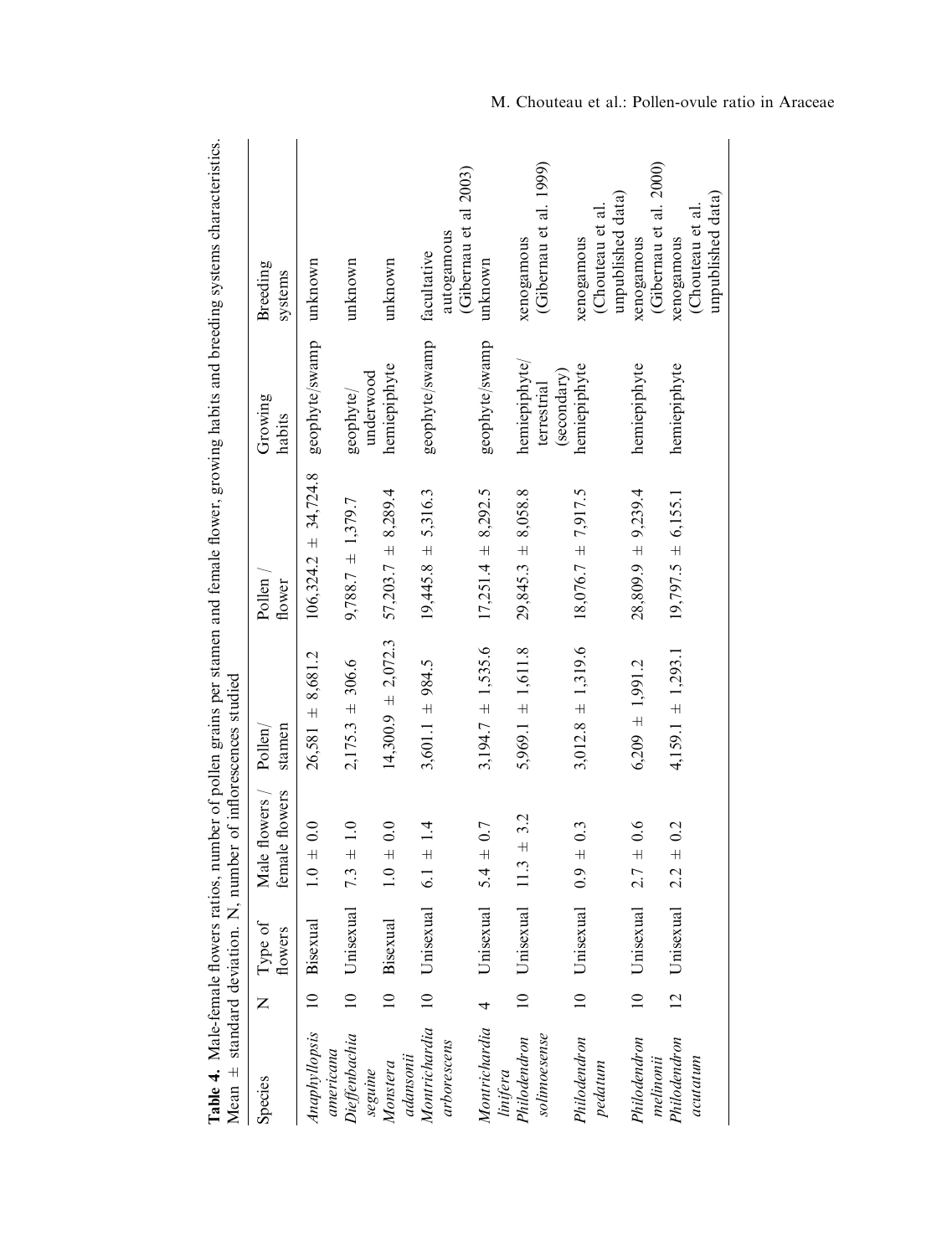M. Chouteau et al.: Pollen-ovule ratio in Araceae

| Species                                                                                                                                                     | $P/O$ flower                                                                                                                        | $P/O$ inflorescence                                                                                                                     | Pollinator                                                                                                                                                                                                                 |
|-------------------------------------------------------------------------------------------------------------------------------------------------------------|-------------------------------------------------------------------------------------------------------------------------------------|-----------------------------------------------------------------------------------------------------------------------------------------|----------------------------------------------------------------------------------------------------------------------------------------------------------------------------------------------------------------------------|
| Anaphyllopsis americana<br>Dieffenbachia seguine<br>Monstera adansonii                                                                                      | $106,324.2 \pm 34,724.7$<br>$4,574.3 \pm 779.7$<br>$14,300.9 \pm 2,072.3$                                                           | $106,324.2 \pm 34,724.7$<br>$33,276.9 \pm 6,453.7$<br>$14,300.9 \pm 2,072.3$                                                            | Unknown<br>Beetle (Young 1986)<br>Bee supposedly                                                                                                                                                                           |
| Montrichardia arborescens<br>Montrichardia linifera<br>Philodendron solimoesense<br>Philodendron pedatum<br>Philodendron melinonii<br>Philodendron acutatum | $19,445.8 \pm 5,316.2$<br>$17,251.3 \pm 8,292.4$<br>$179.6 \pm 55.5$<br>$524.0 \pm 210.8$<br>$541.6 \pm 154.6$<br>$258.2 \pm 121.5$ | $119,020 \pm 42,929$<br>$92,355.6 \pm 45,682.1$<br>$2,065.2 \pm 989.5$<br>$484.9 \pm 297.5$<br>$1,487.0 \pm 529.4$<br>$588.3 \pm 283.6$ | (Ramirez and Gomez 1978)<br>Beetle (Gibernau et al. 2003)<br>Beetle (Mayo et al. 1997)<br>Beetle (Gibernau et al. 1999)<br>Beetle (Gibernau et al. 2000)<br>Beetle (Gibernau et al. 2000)<br>Beetle (Gibernau et al. 2000) |

**Table 5.** Flower and inflorescence pollen-ovule ratios and pollinators of selected species. Mean  $\pm$  standard deviation

P/O ratio at the flower and inflorescence levels. At the flower level, the pollen-ovule ratio ranges from 180 to 19,446 for unisexual flowers, and from 14,301 to 106,324 for bisexual flowers. At the inflorescence level, the P/O ratio ranges from 484 to 119,020 for inflorescences with unisexual flowers, and from 14,300 to 106,324 for those with bisexual flowers.

The distinction between unisexual flower species and bisexual flower species is not so clear. The P/O ratios at both the flower and the inflorescence levels show differences among the five genera ( $\chi^2$ <sub>4</sub> = 73.5, p < 10<sup>-4</sup>;  $\chi^2$ <sub>4</sub> = 72.9,  $p < 10^{-4}$  respectively). Each genus is significantly different ( $P = 0.001$ ) from all the others at both the flower and the inflorescence levels. The only exception is that the P/O ratio, at the inflorescence level, is the same in Montrichardia and Anaphyllopsis.

At the flower level (Table 5), Philodendron species have P/O values lower than 1,000. This is followed by *Dieffenbachia* with around 5,000, Monstera and Montrichardia 15–20,000, and finally Anaphyllopsis about 100,000. At the inflorescence level (Table 5), the species of the genus Philodendron are characterized by P/O values around 1,000, Monstera around 14,000, Dieffenbachia around 33,000, and Montrichardia and Anaphyllopsis around 100,000. Note that the ranks of Monstera and Dieffenbachia are exchanged between the flower and the inflorescence levels.

Independently of the functional unit considered (flower or inflorescence), the P/O ratio of all species of Philodendron is lower than that of any other genus. Significant differences in P/O values exist among Philodendron species at both the flower and the inflorescence levels ( $\chi^2$ <sub>3</sub> = 26,1 p < 10<sup>-4</sup>;  $\chi^2$ <sub>3</sub> = 28.2,  $p < 10^{-4}$  respectively). At the flower level, three groups can be distinguished ( $P=0.04$ ). P. solimoesense has the lowest P/O values, P. acutatum is intermediate and P. pedatum, P. melinonii have equally the highest P/O values of the genus. At the inflorescence level, two groups are distinct ( $p < 10^{-4}$ ), *P. pedatum* and P. acutatum have low P/O values, while P. solimoesense and P. melinonii have higher P/O values.

The greatest P/O ratio after *Montrichardia* arborescens was found in Anaphyllopsis (Table 5), which had the smallest inflorescence (mean inflorescence height  $= 3.57$  cm) of the species sampled.

In the case of species with unisexual flowers, the P/O ratio of the inflorescence is greater than that of the P/O of the flower, with the exception of *P. pedatum* where both  $P/O$ ratios are similar. The difference between the value of P/O ratios for the inflorescence and the flower, in a given species, is due mainly to the ratio between male and female flowers in the inflorescence (Table 4). The greater the difference between the number of male and female flowers is, the greater the difference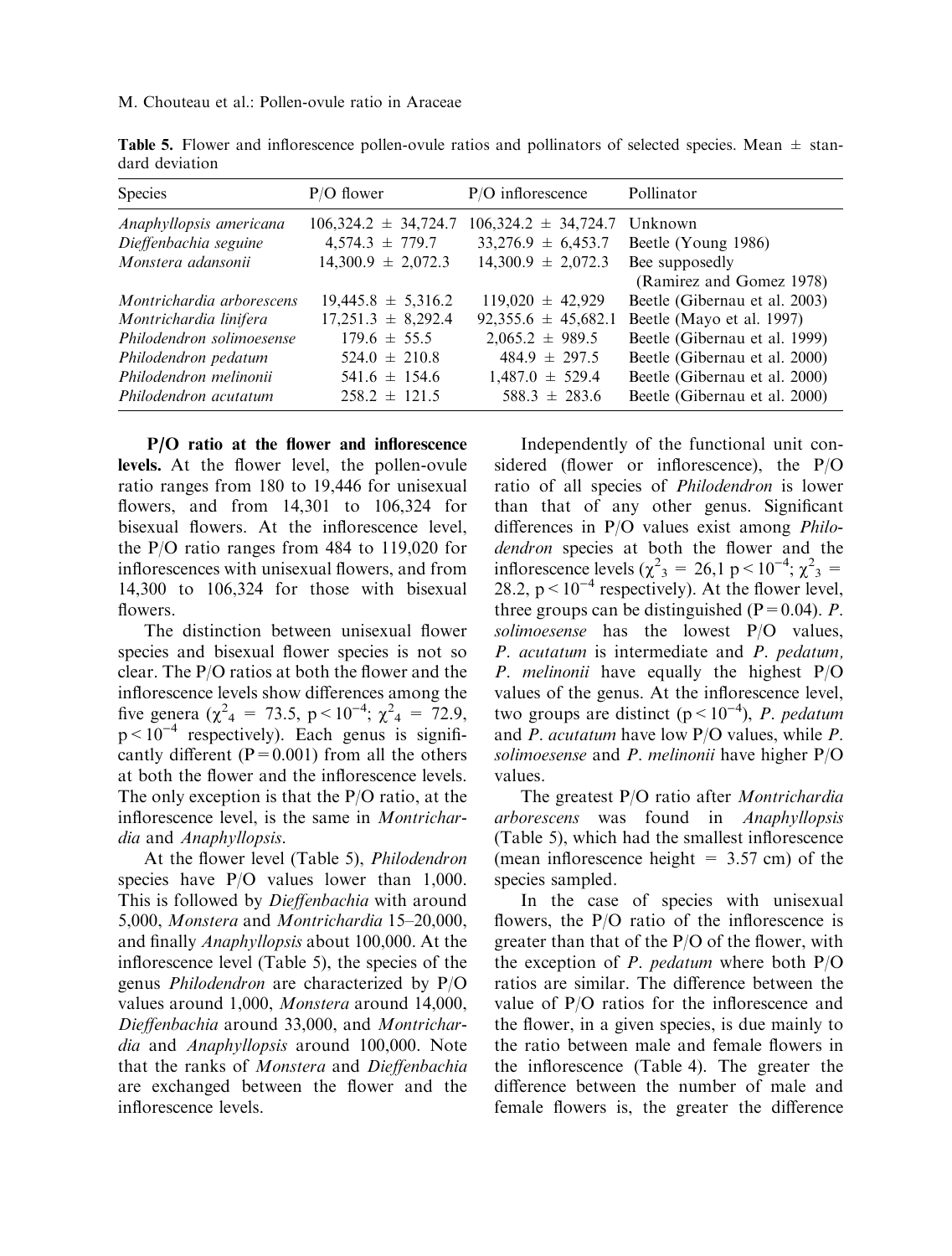between the flower P/O ratio and inflorescence P/O ratio will be. For example, in Philodendron solimoesense, the inflorescence would need 11.35 times fewer male flowers to have an inflorescence P/O ratio equal to that of the P/O ratios of flowers.

# Discussion

The values of the P/O ratios of the flower and inflorescences are different between all genera analysed in this study. However, within a genus, for example in Philodendron, the P/O of the flower and the inflorescence belong to the same order of magnitude. The difference between P/O ratios for the inflorescence and the flower, in a given species, is due mainly to the ratio between male and female flowers in the inflorescence (Table 4). On the other hand, in the case of Montrichardia, there is a great difference between the flower and inflorescence levels due to the small number of ovules per flower. This suggests that the difference between genera in the P/O values is a flower characteristic in inflorescences with unisexual or bisexual flowers. However, within a given genus, the variation of P/O ratio is due to flower characters (e.g. number of locules) as well as inflorescence characters, for example the number of male and female flowers, which are involved in pollination mechanisms.

Our results indicate that in the Araceae family there is a difference in the P/O ratio between the unisexual and bisexual species. In species that are mostly xenogamous (e.g. Philodendron) or facultatively xenogamous (e.g. Montrichardia), the floral sex ratio is male-biased. Here the male reproductive effort is maximized as should be the case in (selfincompatible) xenogamous species (Ganeshaiah and Uma Shanker 1991). Cruden (1977, 2000) found that the average P/O decreased from xenogamous to autogamous species. However, in their study of the P/O ratio of 29 herbaceous tropical monocots, Ramirez and Seres (1994) did not find any correlation between breeding system and P/O.

The higher P/O ratios according to Cruden's data, are found in xenogamous species  $(n=25; \text{ mean } P/O = 5,859 \pm 936.5)$ . Facultatively xenogamous species have a lower average P/O ratio of 796  $\pm$  88 (Cruden 1977, 2000). In species of Araceae analyzed in this study, the lowest  $P/O$  ratio  $( $2,500$ )$  was found in species of *Philodendron* that are obligate xenogamous (Gibernau et al. 1999). Based on Cruden's (1977, 2000) classification, they should be theoretically facultatively xenogamous species, except maybe for Philodendron solimoesense, whose high P/O ratio could be considered xenogamous. All the other studied genera (Anaphyllopsis, Dieffenbachia, Monstera, and Montrichardia) have higher P/ O ratios (log  $P/O > 4$ ) and should be classified as xenogamous taxa. However, Montrichardia (Gibernau et al. 2003) and Dieffenbachia (Young 1986) are facultatively xenogamous. This is not in accordance with general trends observed by Cruden (1977, 2000). Our results concerning the P/O ratio of the inflorescence of Dieffenbachia seguine are in accordance with those found in Dieffenbachia sp. (25,001, log(P/  $O$  = 4.4) by Ramirez and Seres (1994).

The lowest P/O ratios in *Philodendron* may be due to very efficient pollinating mechanisms. In Philodendron, the pollination mechanism has evolved into a very complex interaction combining a mechanical action of the spathe around the spadix during a short flowering cycle (24 h) with floral rewards (sterile flowers rich in protein) for the beetle pollinator, the secretion of resin to secure pollen on the pollinator, and the production of odours and heat (Gibernau et al. 1999, 2003; Seymour et al. 2003). The pollination system is quite efficient even if beetles are involved. Once attracted, the beetles remain in the inflorescence floral chamber up to pollen release. Thus, the limiting factor is the attraction of the beetles to the inflorescences.

Montrichardia has developed a way of achieving pollination similar to Philodendron, but with less specialisation and a much higher P/O ratio. The main differences are the lack of sterile flowers (reward for pollinators) and its ability to produce seeds by self-pollination or apomixis (Gibernau et al. 2003). But its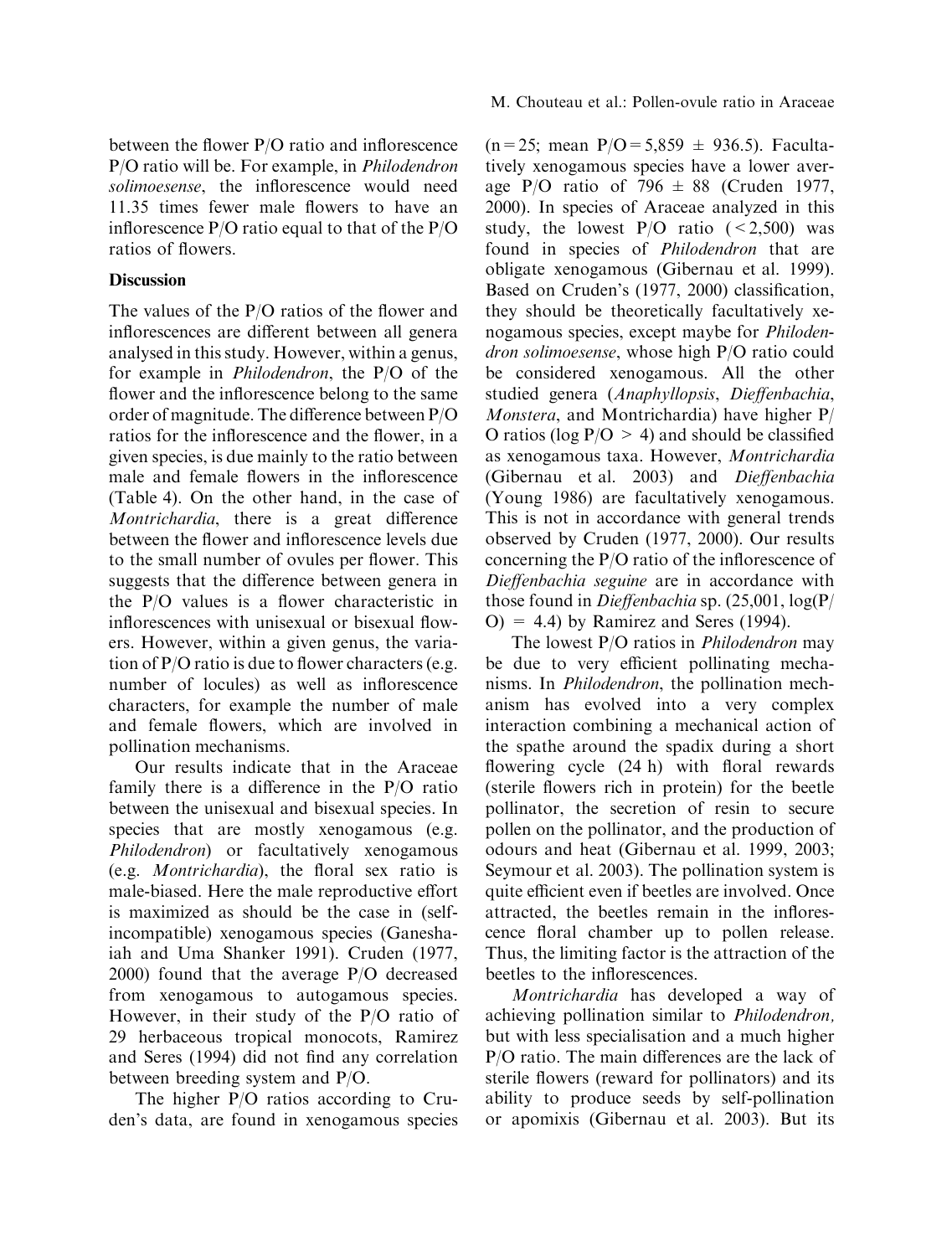### M. Chouteau et al.: Pollen-ovule ratio in Araceae

pollination appears to be globally less efficient. The proportion of inflorescences of M. arborescens visited by the pollinators is 57.5%  $(n=141)$ , 53% of them sheltering 1.95  $\pm$  1.34 beetles (Gibernau et al. 2003). On the other hand, Philodendron solimoesense (xenogamous species), also pollinated by the same Cyclocephala species, had 100% of its inflorescences visited by pollinators  $(n=68)$ , and they were visited by  $21 \pm 12$  beetles each (Gibernau et al. 1999).

The flowering mechanism of Dieffenbachia is less complicated than that of Philodendron solimoesense because of the lack of resin secretion but more complex than in *Montri*chardia due to the presence of staminodia (for beetle reward). Dieffenbachia has a P/O ratio intermediate between the two former genera. Also, Young (1986) found that between 69% and 96.7% of the inflorescences were visited, depending on the year, by an average of 3.1 to 8.7 beetles each. Dieffenbachia is also selfcompatible. In two other populations of Dieffenbachia, efficient beetle pollination has also been reported (Beath 1999). Therefore, the importance and success of scarab beetle attraction, which is not the same in these three species (Philodendron solimoesense, Dieffenbachia seguine and Montrichardia arborescens), seem to be linked with the P/O ratio values. However, it is important to note that the data compared originated from different geographical locations and different years.

The bisexual species Monstera adansonii has an intermediate P/O ratio with a flowering cycle lasting approximately 6 days (Chouteau et al., unpublished data). Even if the flowering cycle is long, pollination remains efficient. First, as previously mentioned, species with an inflorescence reward tend to have a lower P/O ratio, and in Monstera, sterile flowers located at the base of the inflorescence produce nectar (Ramirez and Gomez 1978). Contrary to the previous species, in Monstera, the inflorescence has no floral chamber and thus pollinators come and go several times during the pollination cycle. The efficiency of the pollinators is reduced by the fact that at least two visits are required to bring pollen to a receptive inflorescence and take pollen from the same inflorescence when it is released. But pollination is achieved by trigonid bees (Ramirez and Gomez 1978) which are numerous and quite efficient pollinators. Ramirez and Seres (1994), while studying 29 tropical monocots, found that the P/O ratio is higher in beetle-pollinated species compared to species pollinated by bees. In the aroids used in our study, the type of pollinator does not seem to be correlated with P/O ratios. Instead, we found that genera such as Philodendron, Dieffenbachia and Montrichardia that are beetlepollinated tend to have less than 30,000 pollen grains per flower while Monstera that is supposedly bee-pollinated has a higher number of pollen grains per flower (57,204). This result may indicate that more pollen is used as a resource by bees than by beetles.

Finally, a higher P/O was found in Anaphyllopsis, which has the longest flowering cycle (3–4 weeks) with very low visiting rates (Chouteau et al., unpublished data). Thus, such high P/O ratio could reflect an inefficient pollination system.

According to Ramirez and Seres (1994), xenogamy is frequently associated with the arboreal habit, and autogamy is most frequent among tropical herbaceous species. In our study, the variation in P/O ratio seems to be correlated with the habit of the species. The lowest P/O ratio was found in the unisexual hemiepiphyte *Philodendron* species. The highest P/O ratios were found in Montrichardia, Dieffenbachia and Anaphyllopsis. Dieffenbachia seguine is a rhizomatous species growing in the understorey of forests. Montrichardia is a rhizomatous genus growing abundantly in swampy areas and river banks. Anaphyllopsis is a geophyte found in wet understorey habitats. Monstera adansonii is a hemiepiphyte with bisexual flowers. It grows primarily as a climbing vine and may become epiphytic if the lower portion of its stem dies. It has an intermediate P/O ratio, appearing between the species of *Philodendron* (hemiepiphyte with unisexual flowers) and Anaphyllopsis (terrestrial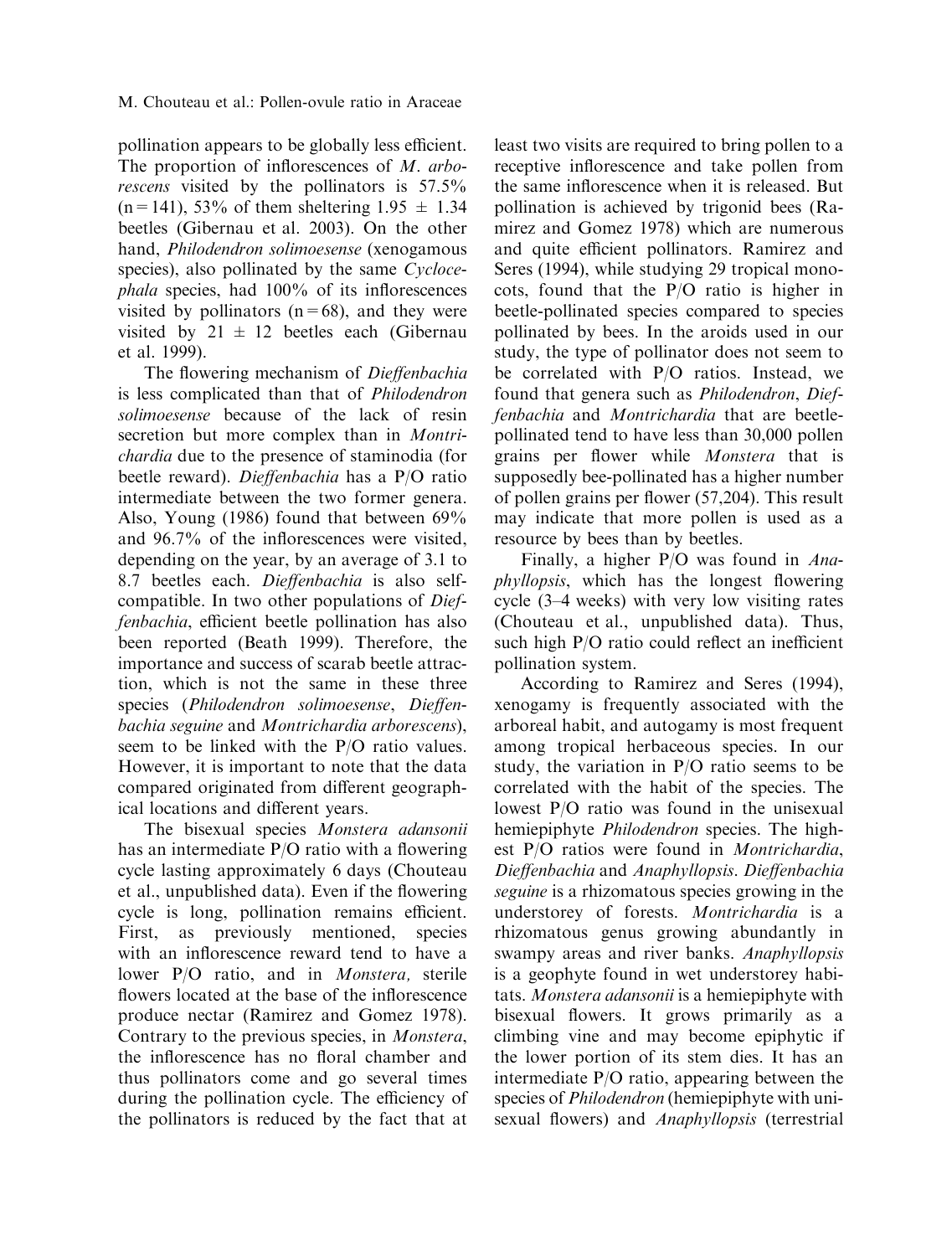with bisexual flowers). The intermediate value of P/O in Monstera may be linked to the hemiepiphytic life form, and not the presence of bisexual flowers, because Anaphyllopsis, which is a geophyte, has a higher P/O ratio than Monstera.

## Conclusion

In conclusion, the inflorescence P/O ratio in aroids appears to be linked to the breeding system, but with trends that tend to be opposite to Cruden's data (1977, 2000). The average P/O ratio increases from xenogamous to facultatively xenogamous systems instead of decreasing. Our results show that more than the breeding system, it is the pollination efficiency through several characters (pollinator frequencies, production of resin and/or rewards, floral chamber) that heavily affects P/O ratios in Araceae. Another general trait correlated to P/O ratios in the studied Araceae is the species habit, but further studies are needed to determine if this is linked to pollination efficiency.

We would like to thank Prof. Christian Lacroix, and two anonymous reviewers for their valuable comments on the manuscript. This research was partly supported by grants from the Ministère de l'Éducation du Québec (M. C.), and Natural Sciences and Engineering Research Council of Canada (D.B.). We are grateful to the staff of the Laboratoire Environnemental de Petit Saut (EDF-CNEH), Kourou, French Guiana, for the logistical help, and to Karine Lavallée for her help during the field work.

#### References

- Beath D. N. (1999) Dynastine scarab beetle pollination in Dieffenbachia longispatha (Araceae) on Barro Colorado Island (Panama) compared with La Selva biological station (Costa Rica). Aroideana 22: 63–71.
- Cruden R. W. (1977) Pollen-ovule ratios: A conservative indicator of breeding systems in flowering plants. Evolution 31: 32–46.
- M. Chouteau et al.: Pollen-ovule ratio in Araceae
- Cruden R. W. (2000) Pollen grains: why so many? Pl. Syst. Evol. 222: 143–165.
- Endress P. K. (1994) Diversity and evolutionary biology of tropical flowers. Cambridge University Press, Cambridge.
- Gallardo R., Dominguez E., Munoz J. M. (1994) Pollen-ovule ratio, pollen size, and breeding system in Astragalus (Fabaceae) subgenus Epiglottis: A pollen and seed allocation approach. Amer. J. Bot. 81: 1611–1619.
- Ganeshaiah K. N., Uma Shaanker R. (1991) Floral sex ratios in monoecious species. Why are trees more male-biased than herbs? Curr. Sci. 60: 319– 321.
- Gibernau M. (2003) Pollinators and visitors of aroid inflorescences. Aroideana 26: 66–83.
- Gibernau M., Barabé D. (2000) Thermogenesis in three Philodendron species (Araceae) of French Guiana. Canad. J. Bot. 78: 685–689.
- Gibernau M., Barabé D. (2002) Pollination ecology of Philodendron squamiferum (Araceae). Canad. J. Bot. 80: 316–320.
- Gibernau M., Barabé D., Labat D. (2000) Flowering and pollination of Philodendron melinonii (Araceae) in French Guiana. Plant Biol. 2: 331– 334.
- Gibernau M., Barabé D., Cerdan P., Dejean A. (1999) Beetle pollination of Philodendron solimoesense (Araceae) in French Guiana. Int. J. Plant Sci. 160: 1135–1143.
- Gibernau M., Barabé D., Labat D., Cerdan P., Dejean A. (2003) Reproductive biology of Montrichardia arborescens (Araceae) in French Guiana. J. Trop. Ecol. 19: 1–5.
- Jürgens A., Witt T., Gottsberger G. (2002) Pollen grain numbers, ovule numbers and pollen-ovule ratios in Caryophylloideae: correlation with breeding system, pollination, life form, style number, and sexual system. Sex Plant Reprod. 14: 279–289.
- Lopez J., Rodriguez-Riano T., Ortega-Olivencia A., Devesa J. A., Ruiz T. (1999) Pollination mechanisms and pollen-ovule ratios in some Genisteae (Fabaceae) from Southwestern Europe. Pl. Syst. Evol. 216: 23–47.
- Mayo S. J., Bogner J., Boyce P. C. (1997) The genera of Araceae. Royal Botanic Gardens, Kew.
- McDade L. A. (1985) Breeding systems of central American Aphelandra (Acanthaceae). Amer. J. Bot. 72: 1515–1521.